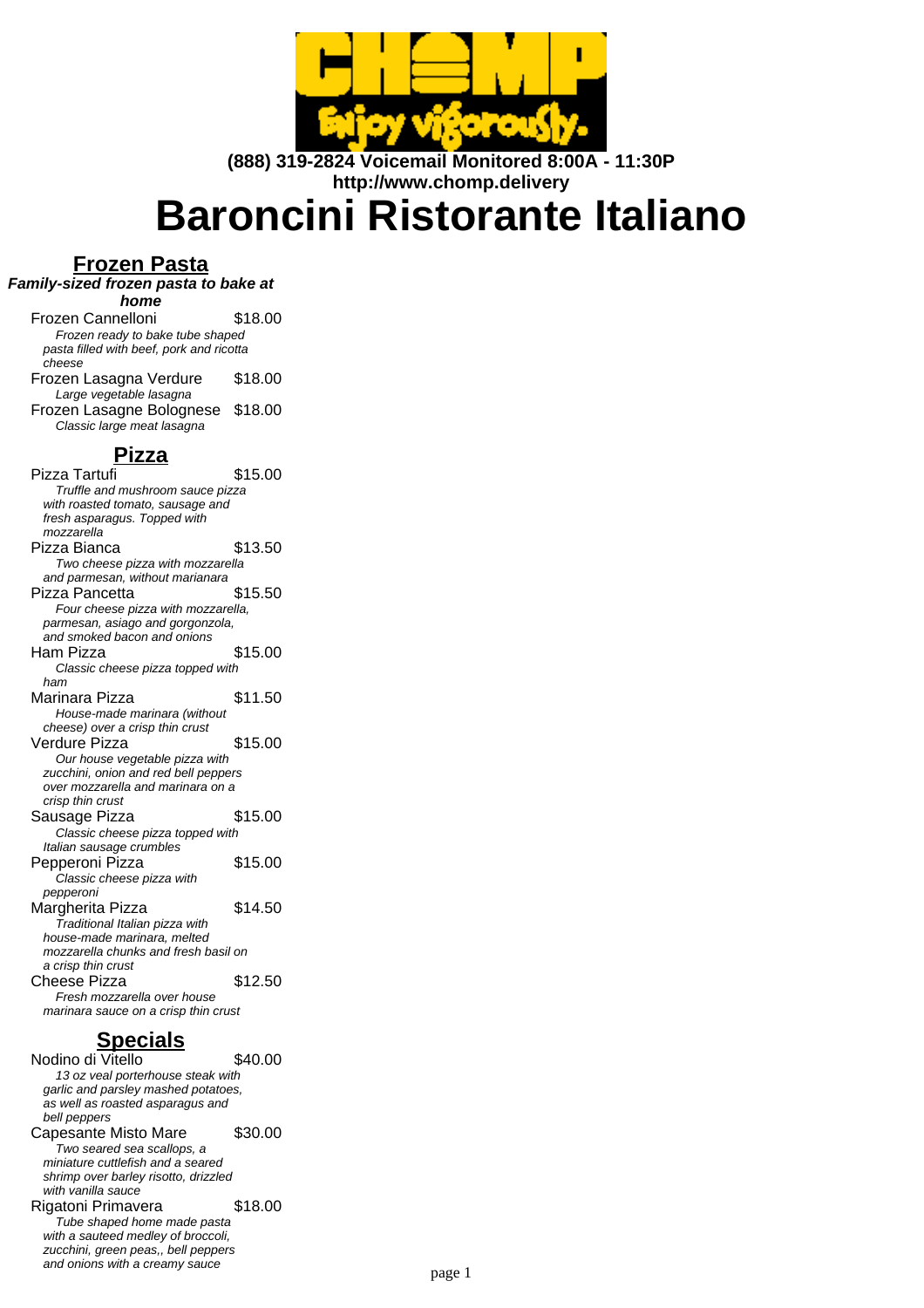PIZZA ALLA FRUTTI DI MARE19.00 Classic seafood pizza with a medley of shrimp, scallops, and mussels over mozzarella and basil INSALATA DI POLIPO \$14.00 Grilled wild octopus, over sauteed zucchini, potato, and carrot, with lemon and parsley CONTROFILETTO \$27.00 Seared NY Strip steak with house demi glace, roasted asparagus, potatoes and tomatoes BIGOLI CON ARAGOSTA FRADIAVOLO \$38.00 Wild-caught whole live Maine lobster served open-shell over thick noodles saut?ed with spicy lobster sauce **Antipasta/Appetizers** Gamberi con Asparagi Grilled shrimp with roasted

asparagus and beets, and a fried egg POLENTA CON SALSICCE \$11.00 Grilled polenta topped with mushroom demi glaze, blue cheese and sausage ANTIPASTO \$13.00 Traditional Italian charcuterie plate with salami, burratta, parmesan and a garnish of pickled carrot and olives COZZE LE SPADELLATE \$13.00 Fresh mussels in a classic garlic-white wine sauce with peas and sundried tomatoes SALMONE AFFUMICATO \$14.00 In-house smoked Scottish salmon served with shaved carrot and blanched onion salad, accompanied by a goat cheese mousse, crostini, olive oil and caviar CARPACCIO DI MANZO \$11.00 Chilled, thinly sliced beef round with lemon vinaigrette, arugula and shaved parmesan. Gluten free MOZZERELLA BURRATA \$11.00 Mozzarella soaked in heavy cream, over a bed of arugula and pesto, with halved cherry tomatoes BRUSCHETTA ALLA CAPRESE \$9.00 Baked crostini topped with ripe

cherry tomatoes, basil and fresh mozzarella

### **Pasta**

**All pastas are made in-house daily**

| Fettuccini Panna                 | \$17.00 |
|----------------------------------|---------|
| In house made spinach fettuccini |         |
| noodles with smoked ham, onions, |         |
| and peas in creamy alfredo       |         |
| <b>MARINARA PASTA</b>            | \$15.00 |
| CAPELLINI AI FRUTTI DI           | \$27.00 |
| MARF                             |         |

Angel-hair pasta in a traditional marinara sauce with bay scallops, calamari, and shrimpAngel-hair pasta in a traditional marinara sauce with bay scallops, calamari, and shrimp

PARMESAN CREAM PASTA\$16.00 LINGUINI CON GAMBERI \$25.00

House-made black linguini pasta saut ed with sun dried tomatoes, zucchini, seared shrimp, and prosciutto in a white wine sauce, with crushed red pepper adding a hint of spice

BOLOGNESE MEAT PASTA \$17.00 TAGLIOLINI CON TARTUFI \$20.00

House-made tagliolini noodles served with a truffle and mushroom cream sauce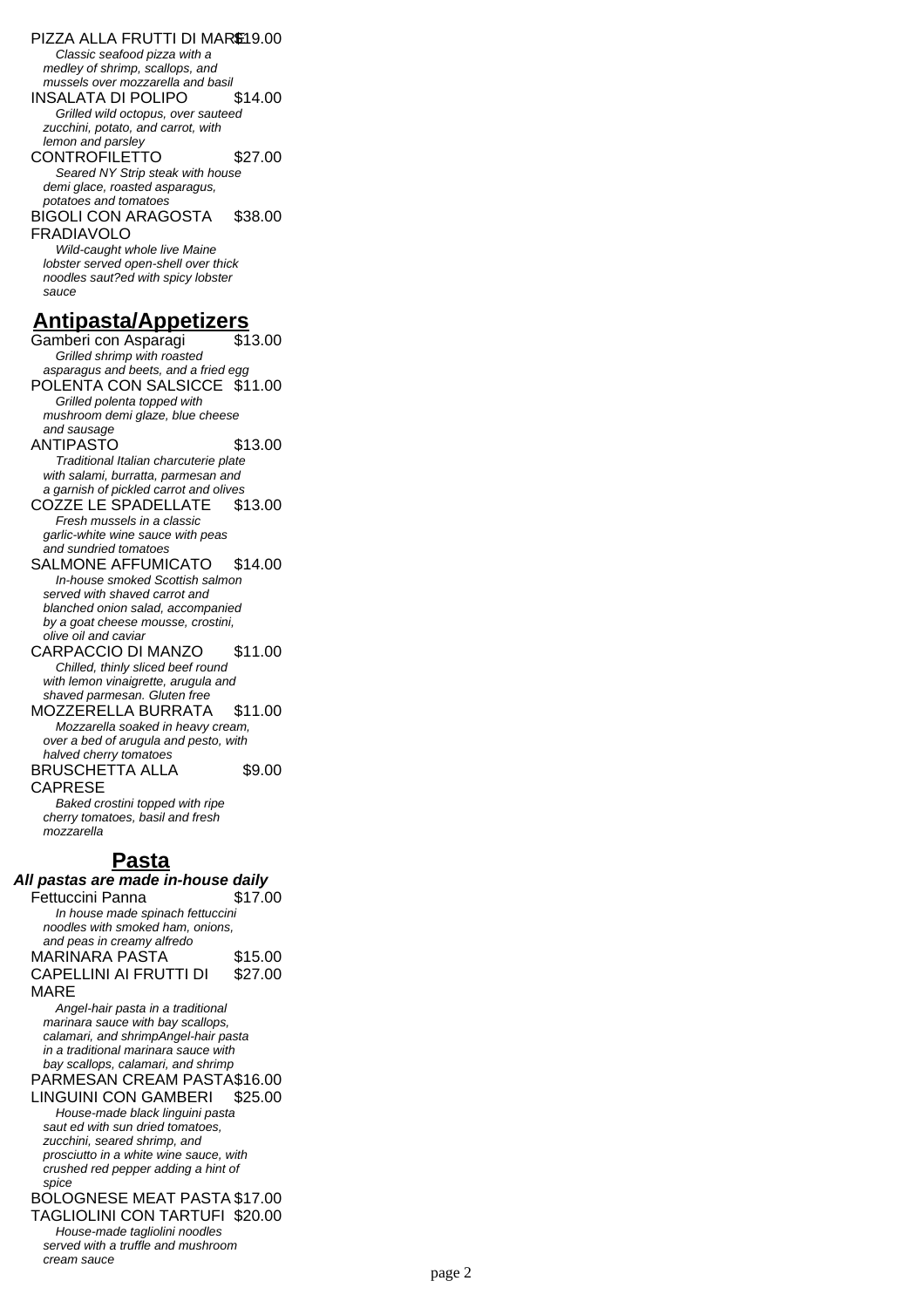#### MARINARA & MEATBALLS \$17.00 RAVIOLI CREMA DI PARMIGGIANO \$21.00

Ravioli stuffed with ricotta cheese and spinach in a parmesan cream sauce

## AGNOLOTTI DI MANZO AL \$19.00

BURRO E SALVIA Miniature ravioli stuffed with local beef and pork in a sage and brown butter sauce

BUCATINI BOSCAIOLA \$19.00 House-made hollow spaghetti noodles with Bolognese, mushrooms, and peas in a parmesan cream sauce

#### CANNELLONI ALLA ROSSIN\$19.00 Cannelloni pasta rolled over local beef and pork, spinach, ricotta and parmesan cheese served baked and topped with creamy b chamel sauce and marinara sauce

LASAGNE ALLA BOLOGNESE 9.00 Classic house-made meat sauce lasagna

## **ZUPPE / soup**

Bowl Soup of the Day - Crean\$ 10.00 Carrot and Potato Contains dairy but is gluten free Cup Soup of the Day - Creamy \$5.00 Carrot and Potato Contains dairy but is gluten free CUP MINESTRONE DI VERDURA \$4.00 Homemade mixed vegetable soup. Gluten free BOWL MINESTRONE DI VERDURA \$8.00 Homemade mixed vegetable soup. Gluten free

# **SECONDI / Entrees**

SALMONE CROCCANTE \$25.00 Seared Scottish salmon fillet with sauteed green beans, carrot and potato sticks ZUPPA DI PESCE \$26.00 Traditional Italian bouillabaisse with shrimp, calamari, salmon, bay scallops and cuttlefish, with tomato, lemon grass, ginger and white wine. Served with grilled baguette POLLO FONTINA \$17.00 Sauteed chicken breast topped with melted fontina cheese, drizzled with a creamy white wine sauce and served with roasted wedge potatoes, artichoke hearts and sauteed spinach. Gluten free upon request

SCALLOPINE \$21.00 Thinly pounded pork loin with capers, lemon and potato wedges in a light white wine sauce.. Gluten free upon request

### **A La Carte**

| <b>Add Sea Scallop</b>            | \$9.00 |
|-----------------------------------|--------|
| Add Salmon                        | \$8.00 |
| Add 4oz Salmon to pasta or salad  |        |
| Add Steak                         | \$8.00 |
| Add a 4oz NY Strip steak to pasta |        |
| or salad                          |        |
| Add Shrimp                        | \$8.00 |
| Add shrimp to pasta or entree     |        |
| Add Chicken                       | \$6.00 |
| Add grilled chicken to pasta or   |        |
| entree                            |        |
| Add 1 Meatball                    | \$2.00 |
| Grandmother's recipe meatball     |        |